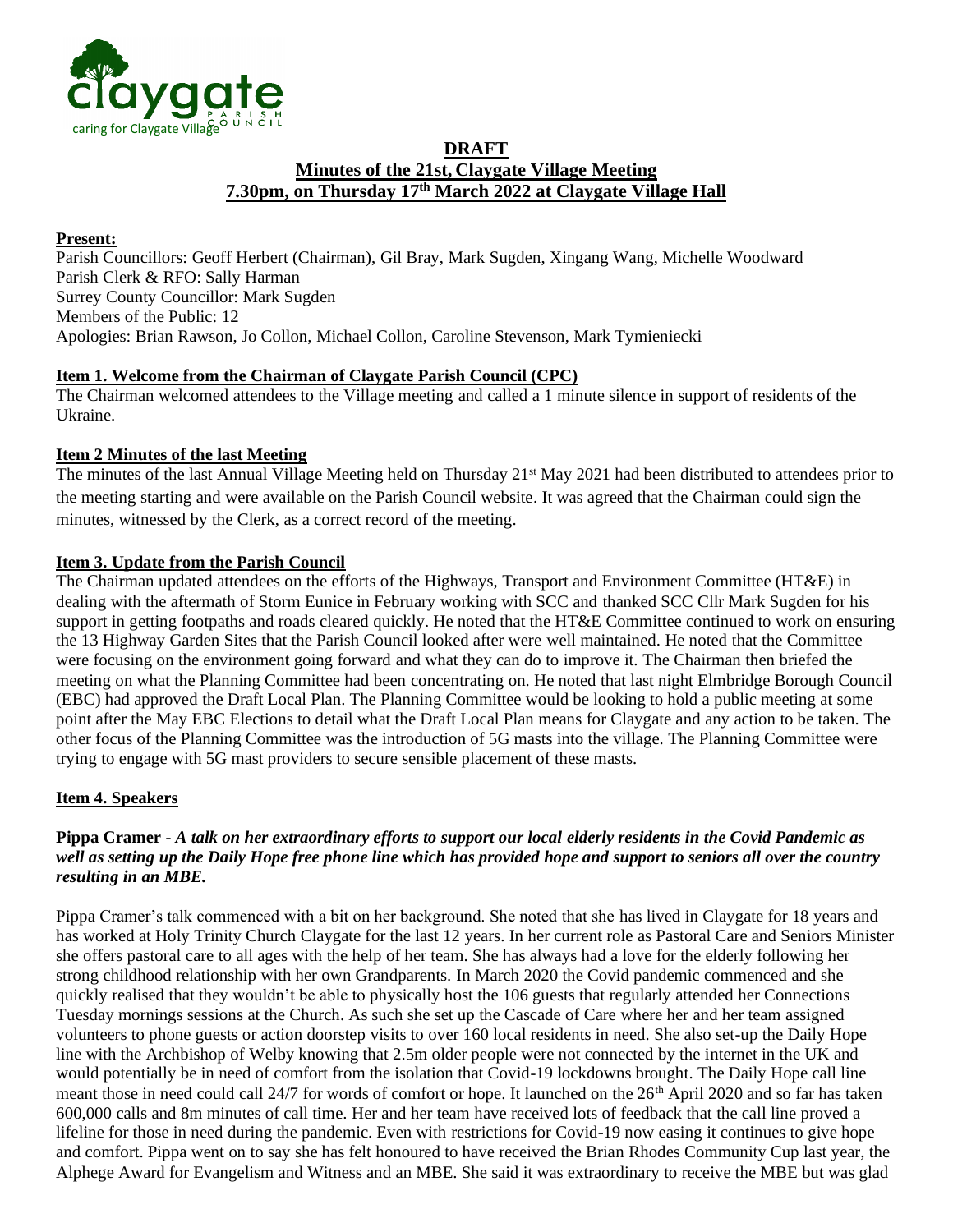that such awards hopefully helped raise the profile of older people and help fight loneliness, isolation and agism. She noted that each of her awards were as much for her teams as they were for her.

## **Brian Howells -** *CO-CHAIR OF GOVERNERS CLAYGATE PRIMARY SCHOOL (CPS). An update on the eagerly anticipated local Community Swimming Pool.*

Brian Howells noted that the current swimming pool at CPS had been opened in 1976 as a result of fundraising and hard graft by local residents and that the Parents Association (PA) had been supporting the pool's upkeep since. As an open air pool its use has been limited to hrs in the day and weeks in the year, lacked changing facilities and had significant energy consumption. In 2019 it was decided a new pool was required and a group of parents embarked on a vision to 'Enhance Claygate Primary School's swimming pool to create an indoor facility that would no longer be exclusive to the school but open to the whole community all year round'. The new pool design focused on green credentials, would be enclosed to help reduce heat and water loss, have single sex changing rooms, a kitchen area for the building and allow cooking lessons for pupils and a multipurpose common room among other things. The green measures included ground source heat pumps, solar panels and efficient construction materials. Walking and cycling to the facility would be encouraged with bike parking. The support from the community and community organisations had been staggering and included the Girl Guides, Scouts, Capelfield Surgery, BUPA at Wingham Court, Claygate Parish Council, Elmbridge Borough Council and CPS and its parents. There have been lots of challenges with the project such as delays and significant cost increases post Brexit and the Covid-19 pandemic but they are hoping for a launch this Autumn 2022. Brian went on to thank the numerous financial contributors including but not limited to Claygate Parish Council, Elmbridge Borough Council, Your Fund Surrey and specifically SCC Cllr Mark Sugden for helping achieve the £363k funding from Your Fund Surrey, the London Marathon Charitable Trust and the PA. Brian noted that there was still a funding gap and further community initiatives would shortly be being launched. One of which was the sponsor a tile project by a local artist. When the pool launches this September membership will be open to all the community. A tender process was under way for a swim school. Brian went on to thank all his Colleagues at the Claygate Community Pool Project team for their phenomenal efforts.

#### **7. Open Forum-** *Residents of Claygate can express their views and concerns about any aspect of life in Claygate.*

Residents gave a huge thank you to Brian and his team for their efforts with the Community Swimming Pool and to Pippa Cramer for her work with the elderly in the community.

Residents then went on to ask the following questions: -

- *Can you define Community when you say Community Pool?* Brian Howells responded. He confirmed that it would be available to the whole of Claygate. It was a pool built by Claygate residents for Claygate residents.
- *Do clients come from outside the Church Community?* Pippa Cramer responded. She noted that at the start of the Covid pandemic the Daily Hope line focused on those contacts Holy Trinity Church had to hand through their Connections Group but it then grew to others outside of this group through word of mouth.
- *What have Claygate Parish Council been doing to assist the elderly in the community over the last 2 years?* The Chairman of the Parish Council responded. He noted that CPC do support local organisations and residents but could always do more.
- *Income disparities within the Claygate Community is going to get wider over the next few years and decent leadership is required.* The Chairman of the Parish Council responded. He noted that everyone needed to play a part. He said that he would add how CPC can help address the lack of funds for people who are struggling on to the next CPC's meeting agenda.
- *Can you clarify the remaining funding gap for the Claygate Community Pool?* Brian Howells responded. He noted that they were in the process of firming this figure up but he could confirm more money was required.
- *Will lifeguards be employed at the new Community Pool?* Brian Howells responded. They had included full day cover in the Swimming school tender and dependent on the outcome of the tender they would decide if more was required.